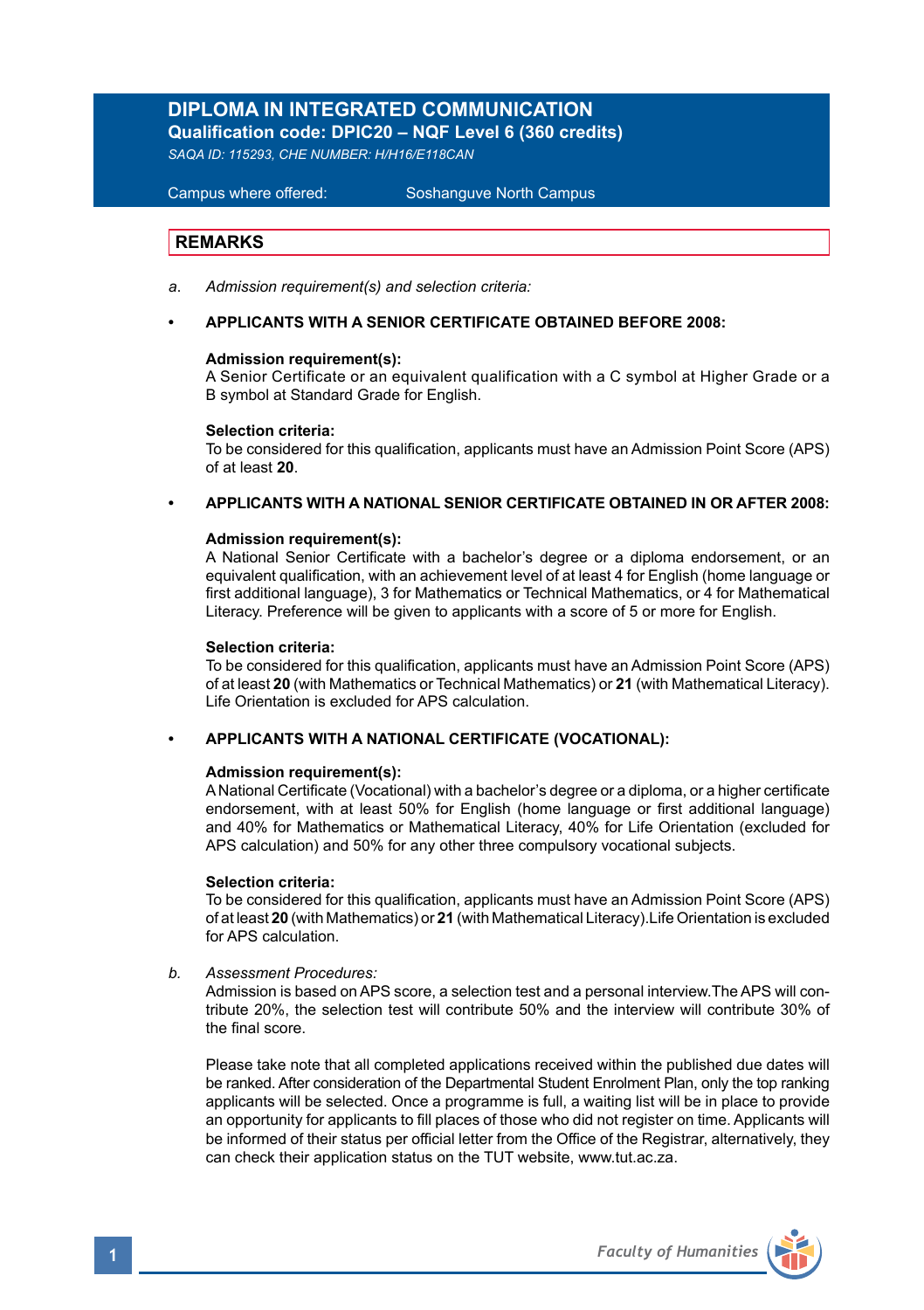- *c. Recognition of Prior Learning (RPL), equivalence and status:* See Chapter 30 of Students' Rules and Regulations.
- *d. Intake for the qualification:* January only.
- *e. Presentation:* First two years: day classes. Third year: block-mode classes.
- *f. Minimum duration:* Three years.
- *g. WIL (Work-Integrated Learning):* See Chapter 5 of Students' Rules and Regulations.
- *h. Exclusion and readmission:* See Chapter 2 of Students' Rules and Regulations.

# **CURRICULUM**

# **FIRST YEAR**

| <b>CODE</b>          | <b>MODULE</b>                                  | <b>NOF-L</b> | <b>CREDIT</b> | <b>PREREQUISITE MODULE(S)</b> |
|----------------------|------------------------------------------------|--------------|---------------|-------------------------------|
| 15P105X              | Communication for Academic<br>Purposes         | (5)          | (10)          |                               |
| CPL105X              | <b>Computer Literacy</b>                       | (5)          | (10)          |                               |
| CSR <sub>105</sub> D | Communication Science and<br>Practice I        | (5)          | (20)          |                               |
| <b>FDO105D</b>       | Foundations of Organisational<br>Communication | (5)          | (20)          |                               |
| <b>IIC105D</b>       | Introduction to Integrated<br>Communication I  | (5)          | (36)          |                               |
| <b>INL125D</b>       | Information Literacy<br>(block module)         | (5)          | (2)           |                               |
| LFS125X              | Life Skills (block module)                     | (5)          | (2)           |                               |
| <b>MER105D</b>       | Media Practice I                               | (5)          | (20)          |                               |
|                      | TOTAL CREDITS FOR THE FIRST YEAR:              | 120          |               |                               |

#### **SECOND YEAR**

| <b>CODE</b>          | <b>MODULE</b>                                 | <b>NQF-L</b> | <b>CREDIT</b> | <b>PREREQUISITE MODULE(S)</b>                 |  |  |  |
|----------------------|-----------------------------------------------|--------------|---------------|-----------------------------------------------|--|--|--|
| <b>CMT205D</b>       | Communication Through<br>Media and Technology | (5)          | (10)          |                                               |  |  |  |
| CMW205D              | Communications Law                            | (5)          | (16)          |                                               |  |  |  |
| 15P206X              | Communication for Occupational<br>Purposes    | (6)          | (8)           |                                               |  |  |  |
| CSR <sub>206</sub> D | Communication Science and<br>Practice II      | (6)          | (25)          | Communication Science and<br>Practice I       |  |  |  |
| MER206D              | Media Practice II                             | (6)          | (25)          | Media Practice I                              |  |  |  |
| <b>PJM205D</b>       | <b>Project Management</b>                     | (5)          | (16)          |                                               |  |  |  |
|                      | plus one of the following modules:            |              |               |                                               |  |  |  |
| AMC205D              | Advertising and Marketing<br>Communication I  | (5)          | (20)          | Introduction to Integrated<br>Communication I |  |  |  |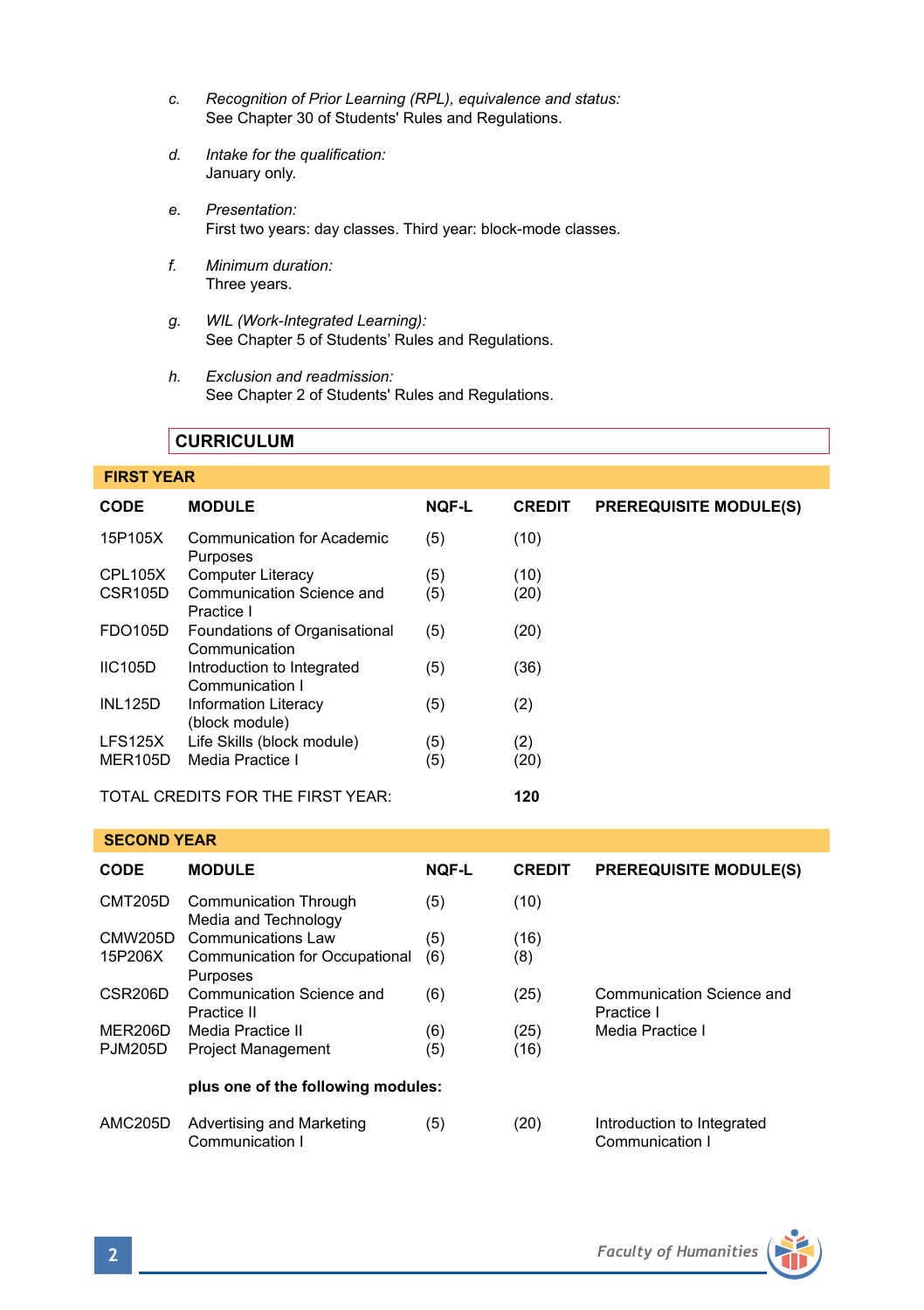| ICO <sub>205</sub> D               | International Communication I                                                                         | (5)          | (20)          | Introduction to Integrated<br>Communication I                                                                                                                                                                                        |  |  |  |  |
|------------------------------------|-------------------------------------------------------------------------------------------------------|--------------|---------------|--------------------------------------------------------------------------------------------------------------------------------------------------------------------------------------------------------------------------------------|--|--|--|--|
| <b>POC205D</b>                     | <b>Public Relations and</b><br>Organisational Communication I                                         | (5)          | (20)          | Introduction to Integrated<br>Communication I                                                                                                                                                                                        |  |  |  |  |
| TOTAL CREDITS FOR THE SECOND YEAR: |                                                                                                       |              | 120           |                                                                                                                                                                                                                                      |  |  |  |  |
| <b>THIRD YEAR</b>                  |                                                                                                       |              |               |                                                                                                                                                                                                                                      |  |  |  |  |
| CODE                               | <b>MODULE</b>                                                                                         | <b>NOF-L</b> | <b>CREDIT</b> | <b>PREREQUISITE MODULE(S)</b>                                                                                                                                                                                                        |  |  |  |  |
| CSR306D                            | Communication Science and<br>Practice III                                                             | (6)          | (20)          | Communication Science and<br>Practice II                                                                                                                                                                                             |  |  |  |  |
| MER306D<br>WIC316D                 | Media Practice III<br>WIL (Work-Integrated Learning)<br>(offered in the first- or second<br>semester) | (6)<br>(6)   | (20)<br>(60)  | Media Practice II<br>Communication for Occupational<br>Purposes<br>Communication Science and<br>Practice II<br>Communication Through Media<br>and Technology<br>Communications Law<br>Media Practice II<br><b>Project Management</b> |  |  |  |  |
| <b>WIC316R</b>                     | WIL (Work-Integrated Learning)<br>(re-registration) (offered in the<br>first- or second semester)     | (6)          | (0)           |                                                                                                                                                                                                                                      |  |  |  |  |
|                                    | plus one of the following modules:                                                                    |              |               |                                                                                                                                                                                                                                      |  |  |  |  |
| <b>AMC306D</b>                     | Advertising and Marketing<br>Communication II                                                         | (6)          | (20)          | Advertising and Marketing<br>Communication I                                                                                                                                                                                         |  |  |  |  |
| <b>ICO306D</b><br><b>POC306D</b>   | International Communication II<br>Public Relations and<br>Organisational Communication II             | (6)<br>(6)   | (20)<br>(20)  | International Communication I<br>Public Relations and<br>Organisational Communication I                                                                                                                                              |  |  |  |  |
|                                    | TOTAL CREDITS FOR THE THIRD YEAR:                                                                     | 120          |               |                                                                                                                                                                                                                                      |  |  |  |  |
|                                    | TOTAL CREDITS FOR THE QUALIFICATION:                                                                  | 360          |               |                                                                                                                                                                                                                                      |  |  |  |  |

# **MODULE INFORMATION (OVERVIEW OF SYLLABUS)**

The syllabus content is subject to change to accommodate industry changes. Please note that a more detailed syllabus is available at the department or in the study quide that is applicable to a particular module. At time of publication, the syllabus content was defined as follows:

# **A**

### **ADVERTISING AND MARKETING COMMUNICATION I (AMC205D) 1 X 3-HOUR PAPER** *(Module custodian: Department of Integrated Communication)*

This module introduces the concepts, principles and practices of marketing communication in building brands. Among others, students will examine the various Integrated Marketing Communication tools that are most effective for different marketing communication situations. (Total tuition time: not available)

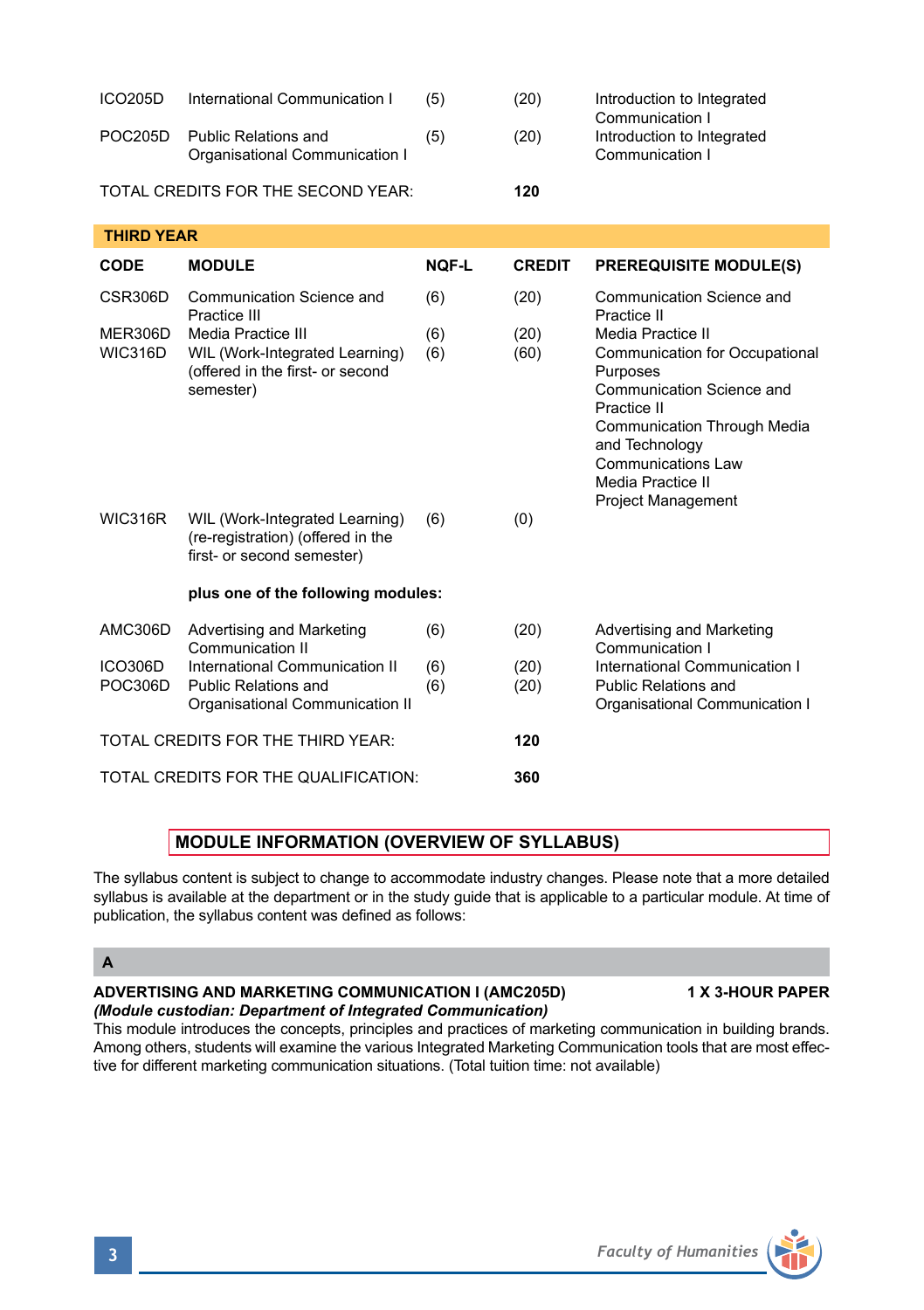# **ADVERTISING AND MARKETING COMMUNICATION II (AMC306D) 1 X 3-HOUR PAPER**

### *(Module custodian: Department of Integrated Communication)*

This module builds on the concepts, principles and practices of marketing communication in building brands. Among others, students will examine the various Integrated Marketing Communication tools that are most effective for different marketing situations. Through case studies, students will analyse best practices in implementing IMC by local and international organisations. Students will get a solid theoretical understanding of the field, and apply the knowledge they have gained by an in-depth look at the management of marketing communication (Total tuition time: not available)

### **C**

### **COMMUNICATION FOR ACADEMIC PURPOSES (15P105X) 1 X 3-HOUR PAPER** *(Module custodian: Department of Integrated Communication)*

A workable knowledge of English is an essential skill for any graduate who is required to conduct themselves successfully in a professional working environment. This module will equip students with the competencies required to compose a selection of written texts related to communicating both internally and externally within a professional environment. In addition, the module includes strategies that are essential for the effective communication in various situations, including small groups to avoid unproductive conflict, a multicultural context, etc. (Total tuition time: not available)

#### **COMMUNICATION FOR OCCUPATIONAL PURPOSES (15P206X) 1 X 3-HOUR PAPER** *(Module custodian: Department of Integrated Communication)*

The module is designed to provide students with the skills necessary to engage meaningfully with English in both academic and professional environments. It aims to develop the students' note taking and reading skills, as well as writing skills by exposing them to a selection of written texts related to a specific field of study. On completion, students will have an understanding of the writing process and be able to plan, draft, revise and edit work for clarity, coherence, style and appropriateness. (Total tuition time: not available)

#### **COMMUNICATION SCIENCE AND PRACTICE I (CSR105D) 1 X 3-HOUR PAPER**

#### *(Module custodian: Department of Integrated Communication)*

This module is designed to give students insight into the subject field of Communication Science and Practice. It provides the basis for knowledge regarding communication science and prepares students to apply the principles of communication science theory in the field of Integrated Communication science and practice. This module also introduces the student to both traditional and new theoretical approaches in the communication sciences discipline with the emphasis on the global society. This module will also create an introductory awareness of the numerous issues facing the South African Communication Practitioner, not only in a South African context, but also within a global context. (Total tuition time: not available)

#### **COMMUNICATION SCIENCE AND PRACTICE II (CSR206D) 1 X 3-HOUR PAPER**

#### *(Module custodian: Department of Integrated Communication)*

The purpose of this module is to bring about, within the student, an understanding of the inherent connection between communication and many other pillars of modern society, as well as to equip the student with the necessary skills (writing, analysing, and thinking) for use in industry. Students who have successfully completed this module will understand both traditional and new theoretical concepts in the Corporate Communication and Practice field in a rapidly changing global society. They will be aware of the numerous issues facing the South African communications practitioner in the South African context as well as the global environment. (Total tuition time: not available)

# **COMMUNICATION SCIENCE AND PRACTICE III (CSR306D) 1 X 3-HOUR PAPER**

#### *(Module custodian: Department of Integrated Communication)*

This module empowers students to apply Communication Theories in the Corporate Communication Environment as well as to ensure that they will be able to design and implement communication strategies and planning. It will also give students a background in the communication methods applied for social change and insight into reputation management and corporate social responsibility and investment. (Total tuition time: not available)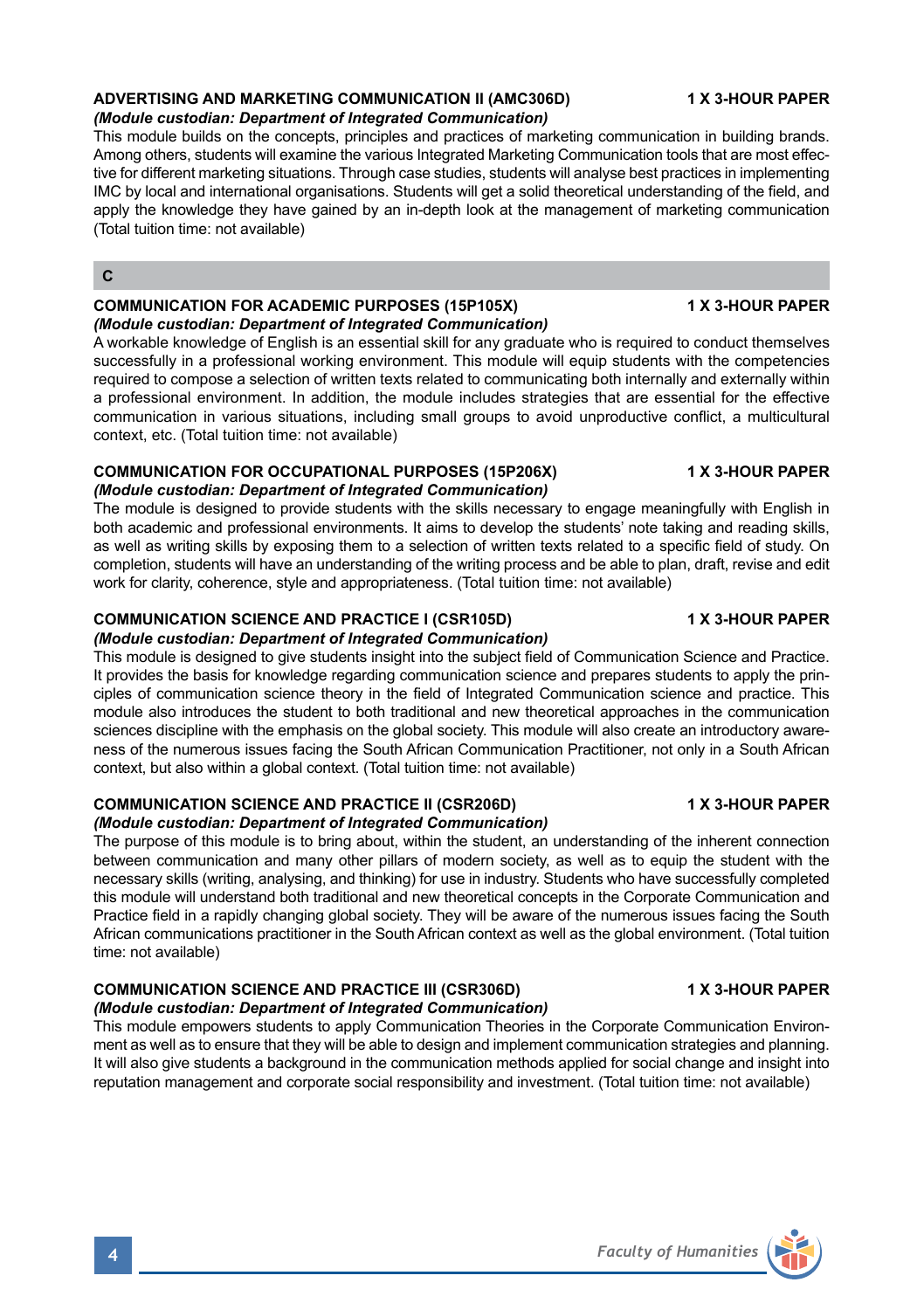# **COMMUNICATION THROUGH MEDIA AND TECHNOLOGY (CMT205D) 1 X 3-HOUR PAPER**

*(Module custodian: Department of Integrated Communication)*

This module is designed to give students an understanding and knowledge of the importance of media and technology in the success of organisational communication. Students who successfully complete the module will understand the characteristics of media channels and be able to explain how these characteristics influence communication processes. (Total tuition time: not available)

# **COMMUNICATIONS LAW (CMW205D) 1 X 3-HOUR PAPER**

*(Module custodian: Department of Integrated Communication)*

This module focuses on regulating the transfer of information through the computer, internet, cable, satellite, telephone, and wireless communication. Communication law covers several areas, like the South African legal structure and the theoretical background to communications law. High priority issues include the media and democracy, censorship, copyright, defamation, invasion of privacy, new media technology and the regulation of the media. The purpose of this module is to consequently equip students with knowledge of and insight into communication law. (Total tuition time: not available)

# **COMPUTER LITERACY (CPL105X)** COMPUTER LITERACY (CPL105X)

*(Module custodian: End User Computing Unit)*

Students have to acquire foundational knowledge in computing fundamentals, essential digital skills in key applications based on MS Office Suite and network basics (i.e. MS Outlook and Internet). Students will do online exams that are mapped with SAQA. (Total tuition time: not available)

#### **F**

#### **FOUNDATIONS OF ORGANISATIONAL COMMUNICATION (FDO105D) 1 X 3-HOUR PAPER** *(Module custodian: Department of Integrated Communication)*

Students who completed the module successfully, will understand the concept of organisational communication and the various types of organisational theories and structures. The module also addresses the role of leadership in organisational communication and explores ethical theories and concerns. (Total tuition time: not available)

### **I**

### **INFORMATION LITERACY (INL125D) CONTINUOUS ASSESSMENT**

*(Module custodian: Directorate of Library and Information Services)* 

Introduction of information literacy. Development of a search strategy and application of a search string to search engines and academic databases. Evaluation of information sources. Ethical and legal use of information. (Total tuition time: not available)

### **INTERNATIONAL COMMUNICATION I (ICO205D) 1 X 3-HOUR PAPER**

*(Module custodian: Department of Integrated Communication)*

Students are taught to focus on the role of communication in the international system, and analysis of the relation between international communication and international relations. With cross-disciplinary and interdisciplinary depth, the module explores the cultural, geopolitical and economic dimensions of international communication. The module links theory to practice in building ideas that shape research, policy and professional practice. It includes a spectrum of international studies, including international relations and international politics, international development, regional studies, foreign policy, international economic policy, international environmental policy, international peace and conflict studies, and international organisations. (Total notional time: 200 hours)

### **INTERNATIONAL COMMUNICATION II (ICO306D) 1 X 3-HOUR PAPER**

#### *(Module custodian: Department of Integrated Communication)*

Students are being prepared to focus on the role of communications in the international system, and analysis of the relation between international communication and international relations. With cross-disciplinary and interdisciplinary depth, the module explores the cultural, geopolitical and economic dimensions of international communication. The module links theory to practice in building ideas that shape research, policy and professional practice. The module includes a spectrum of international studies, including international relations and international politics, international development, regional studies, foreign policy, international environmental policy, international peace and conflict studies, and culture in world affairs. Increasingly, intercultural and international

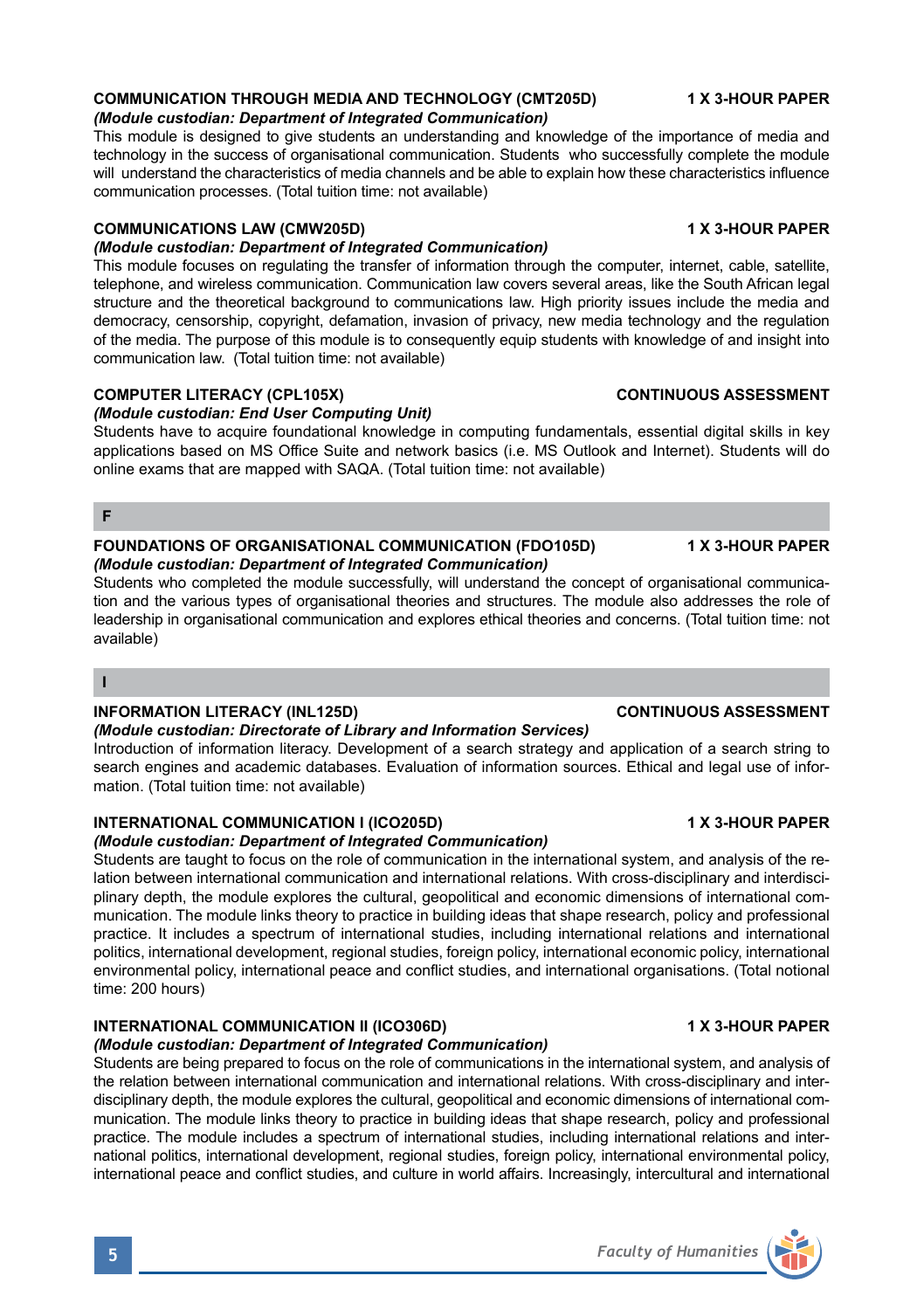communication is at the core of the debate on issues such as the global knowledge economy, international development, culture and global communication, international journalism, human rights of information and expression, democracy, international negotiation, cross-cultural communication, and global conflict and cooperation. (Total tuition time: not available)

### **INTRODUCTION TO INTEGRATED COMMUNICATION I (IIC105D) 1 X 3-HOUR PAPER** *(Module custodian: Department of Integrated Communication)*

This module includes a spectrum of public relations, advertising and marketing communication and international communication. The objective of the module is to encourage students to make specialised academic and professional contributions to the field and to prepare for a variety of professions at both the national and international levels in diverse arenas of private industry, consultancy, government, media and information sectors, international organisations, non-governmental organisations, and educational and cultural organisations. The module is included in the Formative and Summative Assessment of the programme and contributes to the promotion mark of the qualification. The graduate attributes of the institution expect students to be well-rounded individuals which will demonstrate knowledge, skills and applied competencies. By employing the proper outcomes, assessment methods and level descriptors, students who completed the module successfully, will be able to demonstrate knowledge and understanding in such areas, but not limited to, 1) introduction to public relations, 2) the practice of public relations; 3) integrated marketing communication and brand management and the evolving international system. (Total tuition time: not available)

**L**

### **LIFE SKILLS(LFS125X) CONTINUOUS ASSESSMENT**

### *(Module custodian: Directorate of Student Development and Support)*

Academic, personal and socio-emotional skills development for students in higher education. Personal and social dimensions address: effective planning and self-management (goal setting and time management); Adjusting to university life (student life, diversity and change); Intra- and interpersonal skills development (conflict management, self-esteem, relationship management); Effective living (healthy living, HIV education, substance abuse); Academic dimension addresses: academic skills for university (e.g. critical thinking, creativity, managing assignments and assessments). (Total tuition time: not available)

### **M**

### **MEDIA PRACTICE I (MER105D) 1 X 3-HOUR PAPER**

### *(Module custodian: Department of Integrated Communication)*

The purpose of this module is to introduce students into the world of media as is necessary for Integrated Communication practitioners. (Total tuition time: not available)

### **MEDIA PRACTICE II (MER206D) 1 X 3-HOUR PAPER**

#### *(Module custodian: Department of Integrated Communication)*

Students will interact with advanced theories that are part of Media Practice and be able to look more critical at the influence of the media on society. Students who have successfully completed this module will have an understanding of 21st century media as well as the key terms and concept in analysing media. (Total tuition time: not available)

### **MEDIA PRACTICE III (MER306D) 1 X 3-HOUR PAPER**

### *(Module custodian: Department of Integrated Communication)*

There has been a major shift in what constitutes the media in recent years and in this module, students will interact more with advanced theories that are part of Media Practice and be able to look more critical at the influence of the media on society. (Total tuition time: not available)

# **PROJECT MANAGEMENT (PJM205D) 1 X 3-HOUR PAPER**

# *(Module custodian: Department of Integrated Communication)*

This module is designed to give students an understanding and knowledge of the project management life cycle, beginning with the initiation stage, the planning phase, the execution phase, the monitoring and control phase and the project closure phase and the benefits of following the project life cycle phases in delivering successful projects. Students who have successfully completed the module will be able to apply the project life-cycle phases to a given scenario. (Total tuition time: not available)



**P**